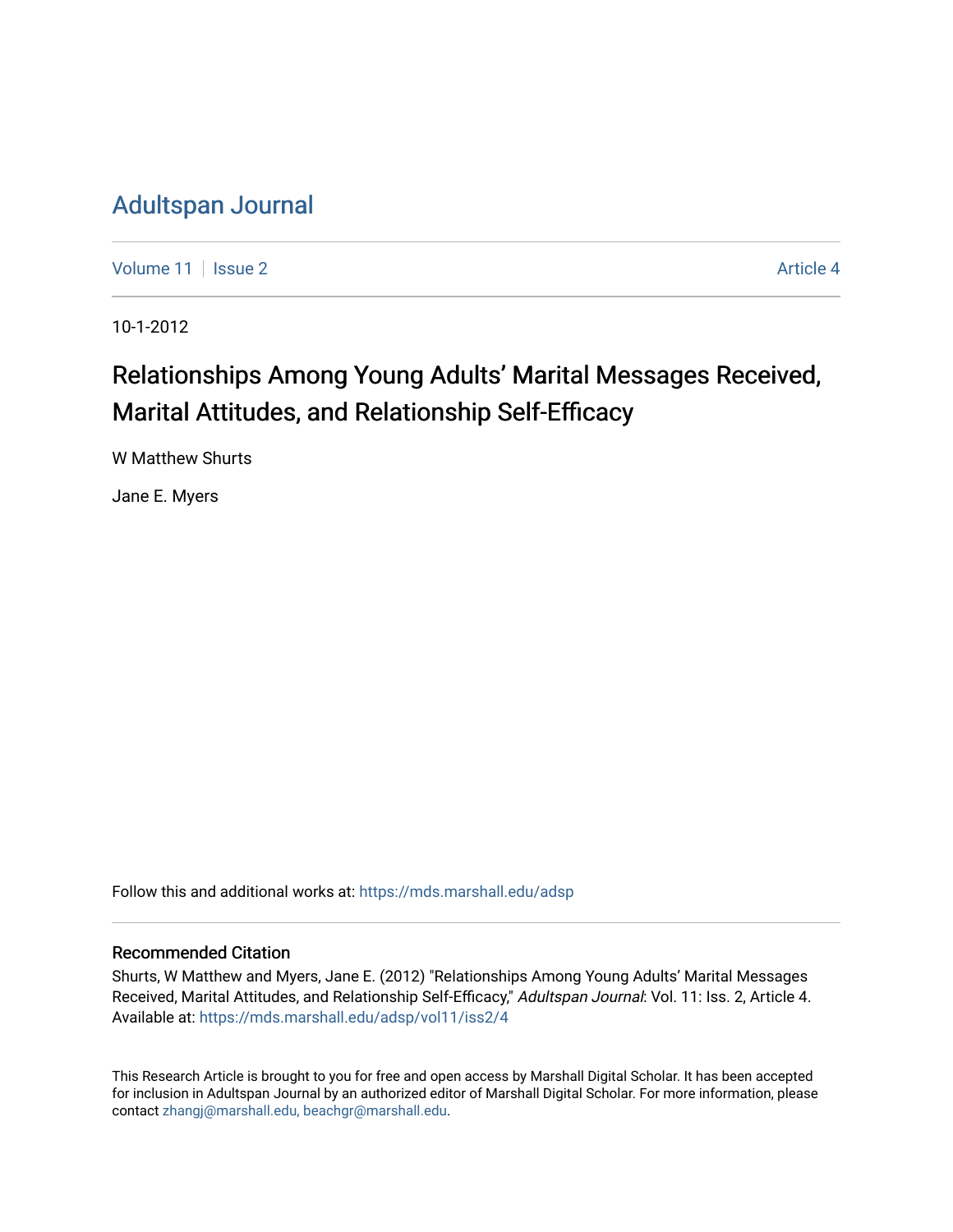Received 09/17/11 Revised 01/23/12 Accepted 04/06/12

# **Relationships Among Young Adults' Marital Messages Received, Marital Attitudes, and Relationship Self-Efficacy**

# **W. Matthew Shurts and Jane E. Myers**

*The authors examined relationships among university students' marital messages received (MMR), marital attitudes, and romantic relationship selfefficacy (RSE). Results indicated that students' marital attitudes and romantic relationship status predicted their level of RSE. The authors found differences in MMR, marital attitudes, and RSE on the basis of gender, ethnicity, age, romantic relationship status, and family-of-origin marital status. Counseling implications, future research directions, and limitations are discussed.*

Young adults (ages 18–25 years) who choose to attend college tend to be unmarried; experience college concerns such as academic, institutional, personalemotional, and social adjustment; and confront developmental challenges that include career choice, identity development, and intimate relationship formation (Salmela-Aro, Aunola, & Nurmi, 2007). Among these experiences and challenges, identity development and intimacy issues are especially salient; in fact, romantic involvement is seen as a normative experience for young adults (Carver, Joyner, & Udry, 2003), and they tend to rate it as one of the most emotionally important aspects of their lives (Cantor, Acker, & Cook-Flannagan, 1992). Correspondingly, the ability to form and maintain such relationships tends to be one significant predictor of positive mental health and successful emotional adjustment among this population (Collins, Cooper, Albino, & Allard, 2002). Because intimate relationships carry such importance for young adults, we believe that dynamics that might inhibit successful relationship formation must be considered to be developmental risk factors. A review of the extensive literature examining undergraduate relationships suggests a variety of such factors. According to our review, three of these factors that have shown

*© 2012 by the American Counseling Association. All rights reserved. W. Matthew Shurts, Department of Counseling and Educational Leadership, Montclair State University; Jane E. Myers, Department of Counseling and Educational Development, University of North Carolina at Greensboro. Correspondence concerning this article should be addressed to W. Matthew Shurts, Department of Counseling and Educational Leadership, Montclair State University, 3230 University Hall, One Normal Avenue, Montclair, NJ 07043 (e-mail: shurtsm@mail.montclair.edu).*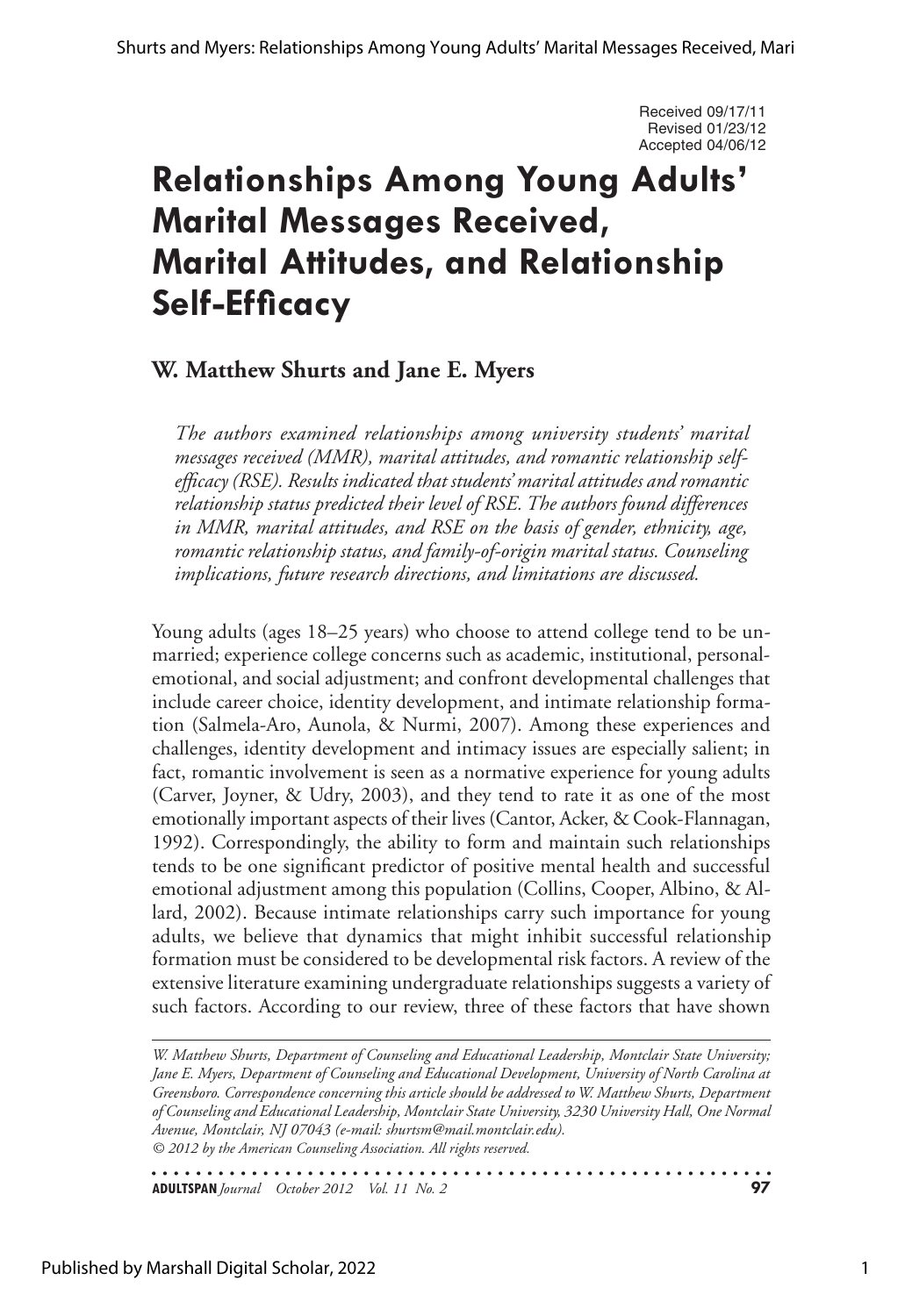promise as dynamics that counselors can address to enhance college clients' relationship functioning are marital messages received (MMR; Larson, Benson, Wilson, & Medora, 1998), marital attitudes (Klein, 2006), and relationship self-efficacy (RSE; Bandura, 2001).

#### **MMR and Marital Attitudes**

Individuals receive messages regarding the institution of marriage from a variety of sources, such as their families of origin, friends, the media, and societal institutions (e.g., religion, government). Because marital messages affect young adults' attitudes and feelings about their own future marriage as well as their perceptions of personal readiness for an intimate and important relationship such as marriage (Benson, Larson, Wilson, & Demo, 1993; Larson et al., 1998), we believe that they are important to understand. Furthermore, these messages and attitudes are especially salient for traditional-age college students, for whom the establishment of intimate relationships is a primary developmental task (Salmela-Aro et al., 2007).

According to Bandura (1997), individuals develop their attitudes based on a variety of experiences, including modeling within—and messages received from—their families of origin. Therefore, it is not surprising that attitudes and behaviors, both positive and negative, are often conveyed through generations within families in a process called *intergenerational transmission*. Although numerous studies have demonstrated a consistent intergenerational transmission process by which attitudes about divorce are conveyed (see Pryor & Rodgers, 2001, for an overview), findings from studies exploring the possible transmission of marital attitudes based on parental marital status (i.e., whether or not parents divorced) have been less clear, with studies both supporting (Akers-Woody, 2004; Segrin, Taylor, & Altman, 2005) and dispelling (Burgoyne & Hames, 2002; Clark & Kanoy, 1998) the intergenerational transmission of marital attitudes among individuals across the life span. Because of these apparent contradictions, follow-up research has begun to focus on the influence of other demographic factors and family dynamics, beyond parental divorce, on children's marital attitudes in adulthood (e.g., Burgoyne & Hames, 2002; Flouri & Buchanan, 2001).

Research on gender differences in marital attitudes among young adults has also yielded conflicting results. For example, Braaten and Rosén (1998) and Larson et al. (1998) found no differences in marital attitudes among young adults on the basis of gender, but Klein (2006) found that female college students' marital attitudes were more positive than those of their male counterparts. Still, some research involving the intergenerational transmission of marital attitudes has yielded more consistent results. For example, studies involving family-of-origin dynamics (e.g., conflict, closeness, triangulation) have consistently suggested that negative factors, such as high parental conflict,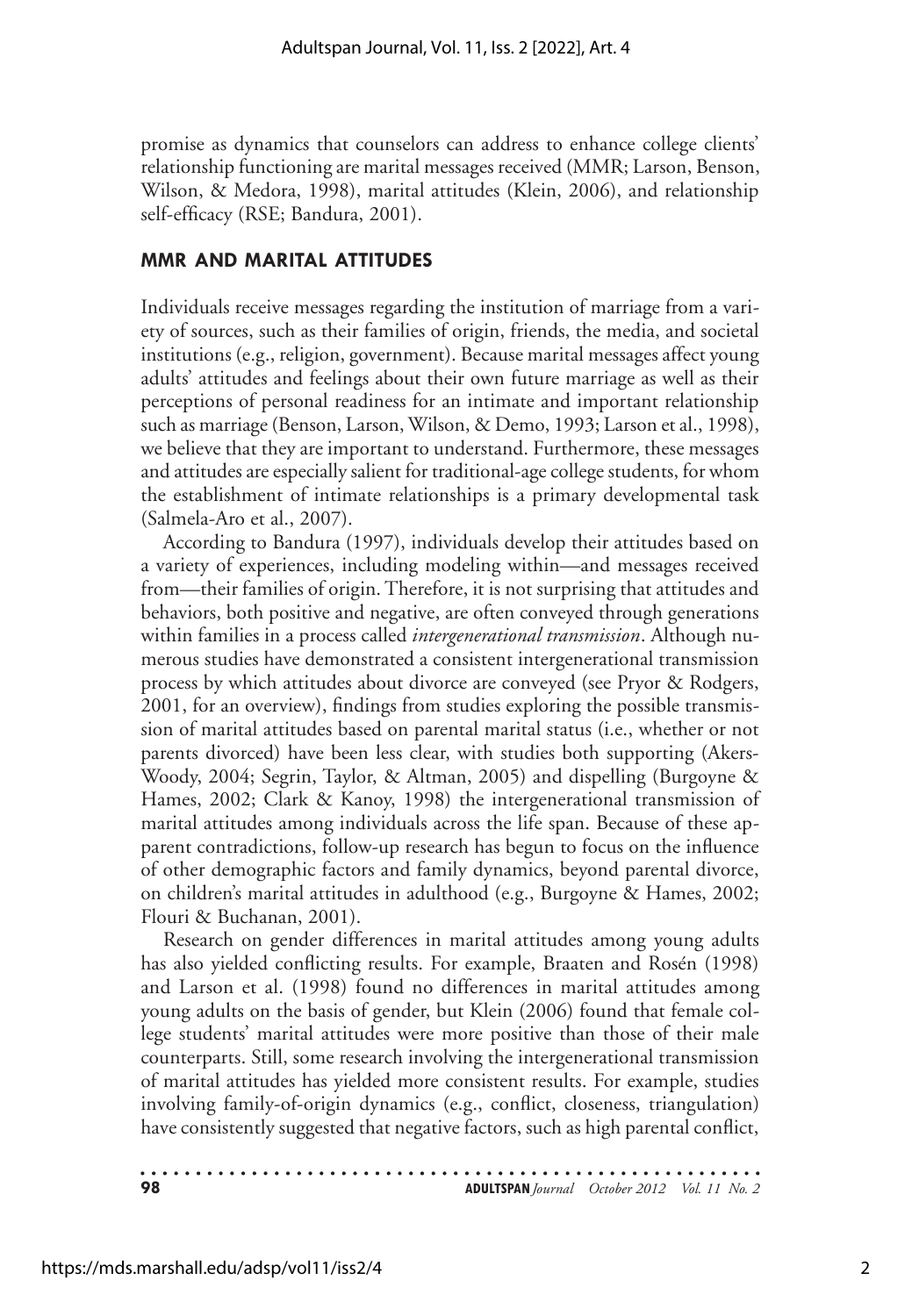low parental happiness, fusion, and triangulation, are related to more negative attitudes toward marriage (Larson et al., 1998; Valerian, 2002). In addition, Akers-Woody (2004) reported that positive parental and family dynamics were related to more positive marital attitudes.

Although the family has been found to be the most influential social unit and mechanism by which attitudes and values are formed (Thornton & Young-DeMarco, 2001), individuals, organizations, and other influences outside of the family also seem to be increasingly influential (Ji, 2001). For example, friends (Bourgeois & Bowen, 2001); mass media (e.g., television, the Internet, magazines; Segrin & Nabi, 2002); and societal institutions such as religious organizations, the government, and schools (Thomsen & Rekve, 2003) all have been shown to affect the attitudes young adults have toward a variety of behaviors. In turn, we believe that it is probable that these three influences are also potential sources of marital messages for young adults. Unfortunately, few empirical studies have been undertaken to explore the effect these various influences might have on marital attitudes. Instead, the preponderance of research investigating marital messages and marital attitudes has involved only familial influences. By examining the types of marital messages individuals receive regarding the institution of marriage, both within and outside of their families of origin, we believe that it might be possible to identify the impact of such influences on marital attitudes, as well as the impact of such influences on a related developmental factor, namely, relationship self-efficacy.

#### **RSE**

RSE, the belief that one possesses the abilities to perform the behaviors necessary to develop and maintain a successful romantic relationship, is theoretically based in Bandura's (2001) social cognitive theory (Lopez & Lent, 1991). According to Bandura's theory, an individual's self-efficacy level, an intrapsychic construct, has an effect on his or her persistence toward external behavioral success in the everyday world. That is, people who believe that they can attain their goals are more likely to persist in their efforts and are thus more likely to achieve their aspirations (Bandura, 1997, 2001). According to the theory, RSE should operate in a fashion similar to self-efficacy in general, with efficacy beliefs affecting outcomes—in this case, in the domain of romantic relationship development. In other words, RSE should influence the accomplishment of goals regarding romantic relationships. Therefore, we believe that RSE may be an important factor in establishing and maintaining successful romantic relationships and marriages.

Although individuals' RSE has been hypothesized to affect success in romantic relationships (Fincham & Bradbury, 1987; Lopez & Lent, 1991), there has been very little research attention given to this construct (Perlman, 2001). In studies that have been conducted with populations across the life span, higher levels of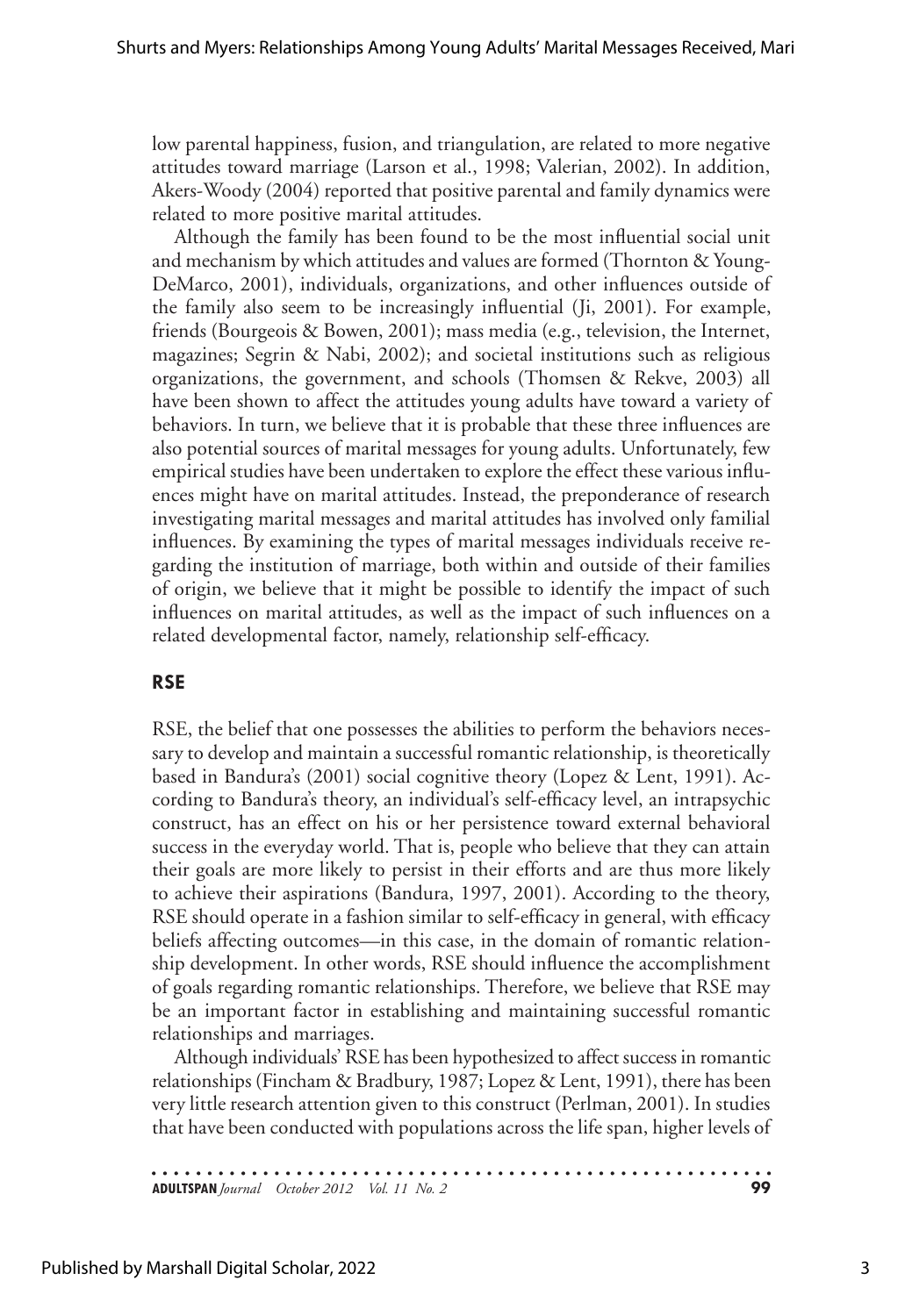RSE have been shown to relate positively to relationship satisfaction (Bradbury, 1989; Lopez & Lent, 1991) and marital satisfaction (Dostal & Langhinrichsen-Rohling, 1997). In addition, according to two further studies, spouses' efficacy expectations for overcoming marital difficulties seem to be associated with their overall marital satisfaction (Arias, Lyons, & Street, 1997; Fincham & Bradbury, 1987). More recently, Yu (2007) found that parental divorce might be associated with lower levels of RSE among young adults; however, Yu did not find this relationship to be statistically significant and merely reported exploratory findings On the basis of these findings from the few extant studies examining relationship self-efficacy, we believe that individuals' RSE may affect the likelihood of developing and maintaining satisfying intimate relationships and that, conversely, lower RSE may have negative effects on both romantic relationship formation and longevity within such relationships (e.g., marriages).

# **The Current Study**

This study was designed to examine the relationships among MMR, marital attitudes, and RSE within a sample of traditional-age, never-married, heterosexual undergraduates. Three exploratory research questions were posed:

- *Research Question 1*: What relationships exist among MMR, marital attitudes, and RSE among young adults?
- *Research Question 2*: What portion of the variance in RSE can be accounted for by MMR, marital attitudes, romantic relationship status, and age among young adults?
- *Research Question 3*: What mean differences can be found in MMR, marital attitudes, and RSE on the basis of gender, ethnicity, age, family-of-origin marital status, romantic relationship status, and family-of-origin conflict among young adults?

# **Method**

In this study, the population of interest comprised never-married young adults between the ages of 18 and 25 years. In the study, because the research variables we investigated had not previously been examined together, we chose to avoid possible confounding variables such as marital status, marital history, and sexual orientation; however, it will be important to include such variables in future studies with other undergraduates to accumulate evidence with additional, more diverse populations. Participants for the main study included college students enrolled in undergraduate business, counseling, electronics, or sociology courses at three southeastern U.S. universities. Institutional review boards at all three institutions gave us permission to conduct the study. We contacted instructors teaching undergraduate courses to explain the purpose of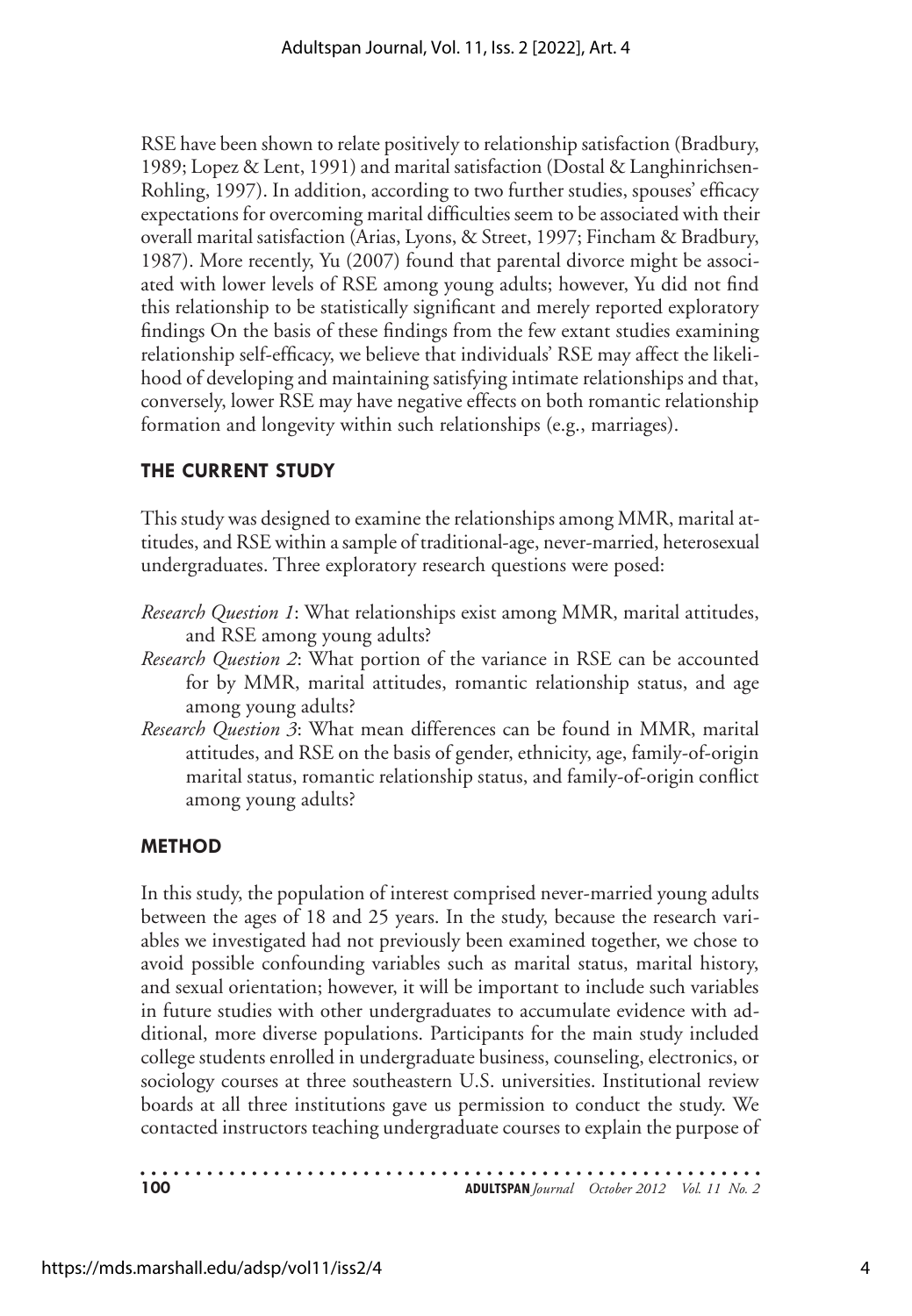the research and nature of the instrumentation. Testing was completed during class periods, and participants were given doughnuts and entered into a drawing for a \$50 gift certificate.

After respondents who did not match the population criteria (i.e., history of marriage, outside of target age range, and nonheterosexual sexual orientation) were screened out, the resulting sample totaled 211 students. The majority (58.8%,  $n = 124$ ) of the sample was female, with  $41.2\%$  ( $n = 87$ ) being male. Participants ranged in age from 18 to 25 years with a mean of approximately 20.31 years ( $SD = 1.63$ ), and the majority of the respondents (91%, *n* = 192) were between the ages of 18 and 22 years. The sample was primarily Caucasian (49.3%, *n* = 104) and African American (44.5%, *n* = 94), with the remainder of the sample identifying as Asian (3.3%, *n* = 7), Hispanic (0.9%, *n* = 2), Native American (0.9%, *n* = 2), or other (0.9%, *n* = 2). (Percentages may not total 100 because of rounding.) Fifty-three percent (53.6%) of the participants reported current involvement in romantic relationships. When reporting on their family of origin, more than half (60.3%) listed their parents' marital status as "intact," indicating that their parents were married at the time of birth and never divorced. Nearly half of the respondents (48.3%, *n* = 102) reported "low conflict" within their families of origin, whereas 50.2% (*n* = 106) rated their families of origin as either "moderate conflict"  $(n = 82)$  or "high conflict"  $(n = 24)$ . Three participants (1.4%) did not respond to this question.

#### **Instruments**

Four instruments were used in this study: the Marital Messages Scale (MMS; Shurts, 2005), the Marital Attitudes Scale (MAS; Braaten & Rosén, 1998), the Relationship Self-Efficacy Scale (RSES; Lopez & Lent, 1991), and a demographic form.

*MMS*. The MMS was developed to measure the effect (e.g., positive, negative, neutral) of messages about marriage that individuals receive from various external sources and the overall perceived power of these messages. The scale is a 52-item self-report measure consisting of four sections, each focusing on different message sources (Family, Friends, Mass Media, and Other Organizations). It uses a semantic differential format, with each section containing 13 identical pairs of dichotomous adjectives (seven Evaluation pairs and six Potency pairs), which serve as anchor points for a 5-point Likert scale (e.g., 1 = *bad* vs. 5 = *good*).

The MMS is scored by summing individual item responses for both dimensions (Evaluation and Potency) within each source section (e.g., Family, Friends). This results in a total of eight subscores, with the possibility of total MMS scores for Evaluation and Potency as well. In this study, only Evaluation scores were used for each subscale and the total MMS scale. In addition, a linear transformation was performed to place all scores on a common range from 20 to 100, allowing for easier interpretation. In the current study, the alpha coefficients for the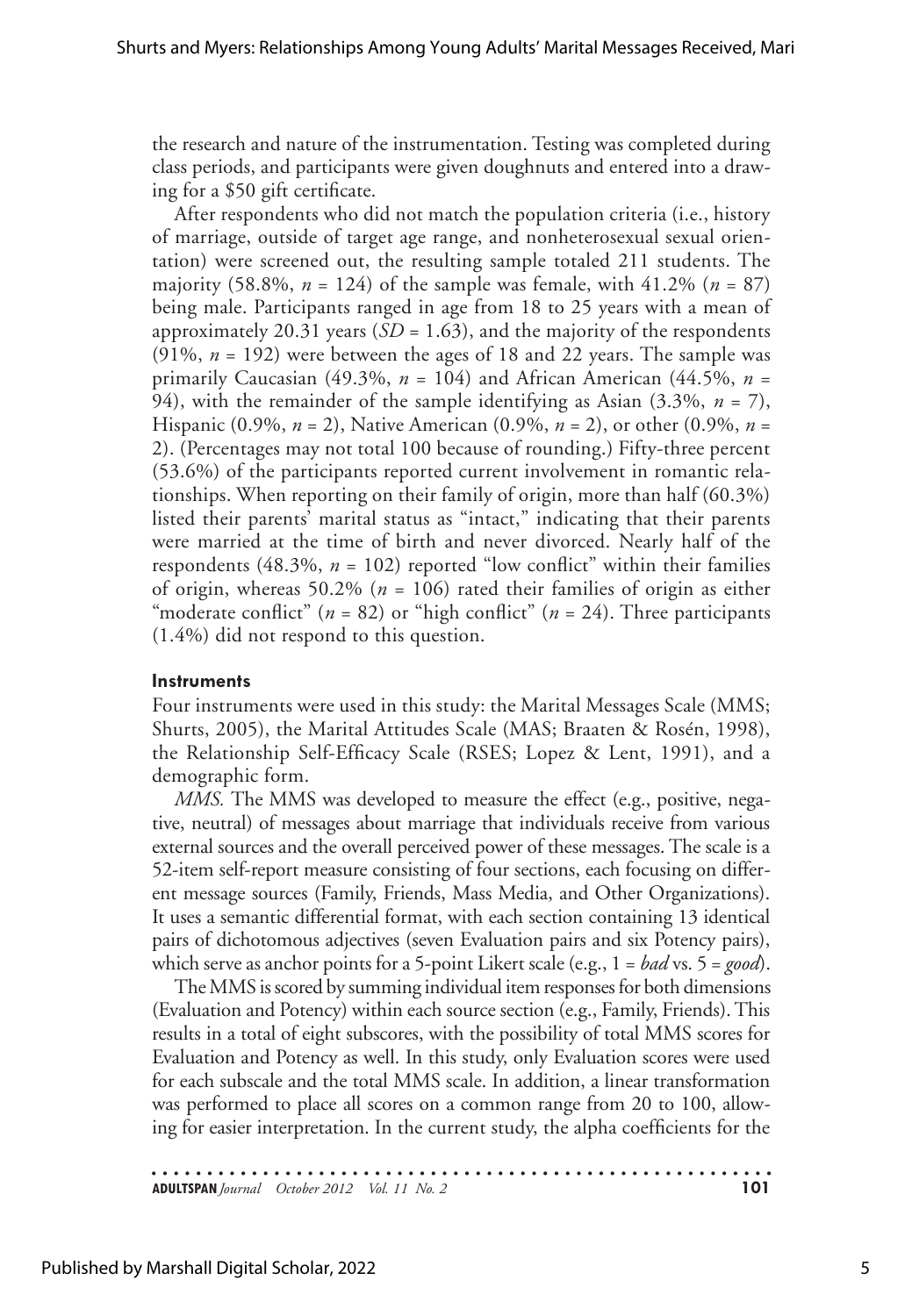Evaluation score for the MMS subscales and the total MMS scale ranged from .92 (total MMS scale) to .95 (Other Organizations subscale).

*MAS*. The MAS was developed for use with individuals regardless of marital status to assess "subjective opinion of the institution of heterosexual marriage" (Braaten & Rosén, 1998, p. 84). The MAS is a 23-item, self-report, unidimensional measure in which participants endorse their beliefs regarding statements of marriage on a 4-point Likert-type scale ranging from 1 (*strongly agree*) to 4 (*strongly disagree*).

The MAS is scored by summing the 23 items, after correcting for reverse keying of negative items. Total scores range from 23 to 92, with higher scores indicating more positive attitudes toward marriage. A linear transformation was performed to put scores on a range from 25 to 100. Research on the MAS has reported high internal consistency ( $\alpha$  = .82; Braaten & Rosén, 1998). In the current study, item–total correlations ranged from a low of .12 to a high of .64 and were all statistically significant at the *p* < .01 level, with an alpha for the total MAS scale at .84.

*RSES*. The RSES is one of three scales in the Relationship Efficacy Scales (Lopez & Lent, 1991). The Relationship Efficacy Scales were developed to assess categories of efficacy beliefs relevant to relationship maintenance: self-efficacy, other-efficacy, and relationship-inferred self-efficacy. All three scales (i.e., RSES, Relationship Other-Efficacy Scale, and Relationship-Inferred Self-Efficacy Scale) cover the same content and differ only in terms of their instructional sets. Thus, only the RSES was used for the current study. On this scale, respondents rate their confidence in their ability to perform 25 relationship behaviors, such as communication, conflict resolution, physical intimacy, and provision of social support. They provide these ratings on a 9-point Likert-type scale ranging from 1 (*not at all sure*) to 9 (*completely sure*).

Numeric responses from all RSES items are summed, resulting in a single, unidimensional score of relationship self-efficacy. Total scores range from 25 to 225, with higher scores indicating higher levels of relationship self-efficacy. A linear transformation was performed to put scores on a range from 11.1 to 100, making for easier interpretation of the scores. Lopez and Lent (1991) reported alpha coefficients for the three Relationship Efficacy Scales ranging from .87 to .90. Because the RSES was normed on a different population (romantically involved college students) than the target population for this study (unmarried young adults who may or may not be romantically involved), it was important to confirm the instrument's reliability with our sample. In the current study (*N* = 211), the alpha level for the RSES was .94.

*Demographic form*. A demographic form was used to collect information to describe the sample, to provide data to test several of the research questions, and to screen for participants who did not meet the criteria for the study (e.g., divorced, outside the age range of the study). Participants were asked to report their age, gender, marital status and history, ethnicity, sexual orientation, dating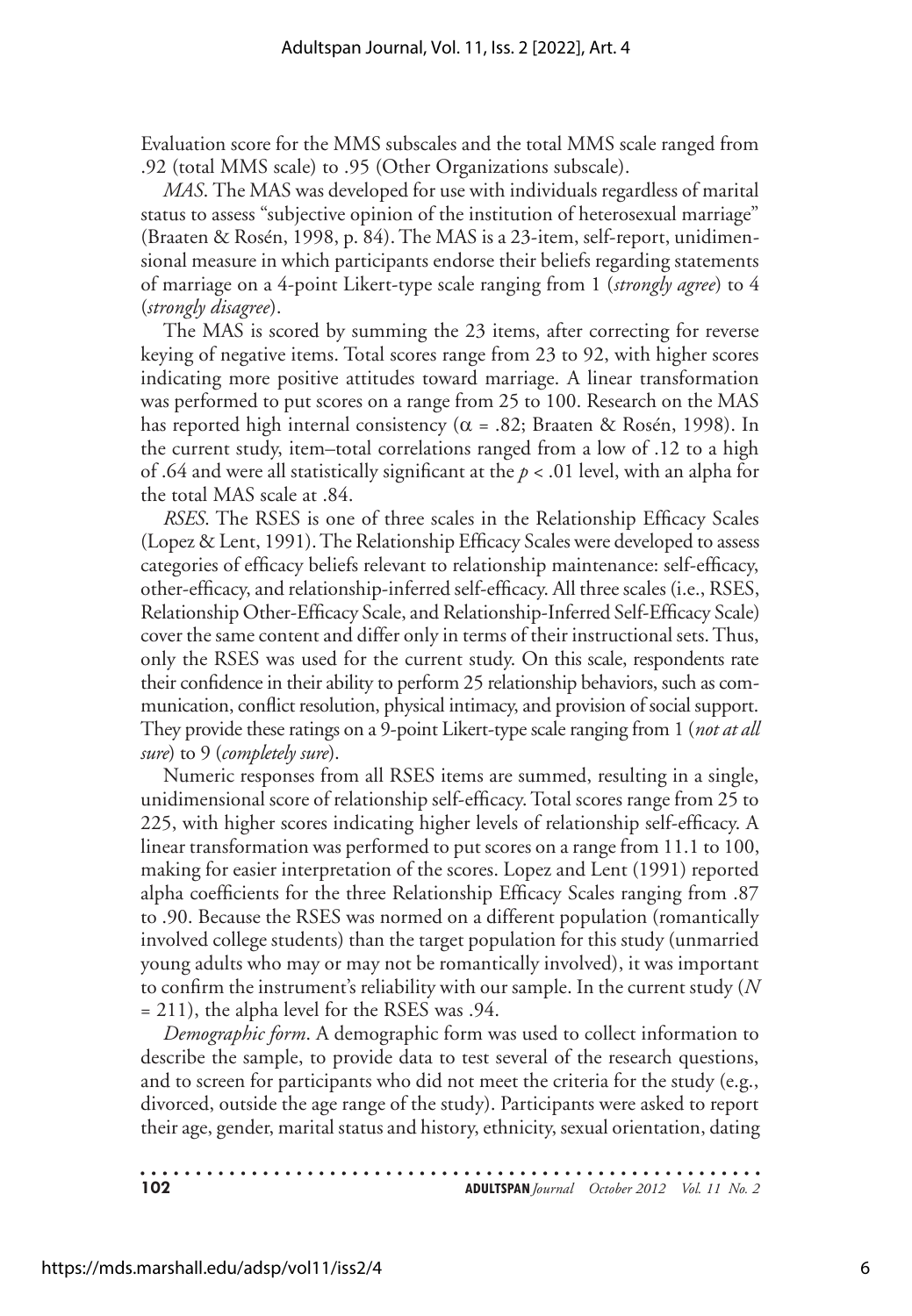status, length of current romantic relationship (if applicable), parental marital status, age at time of parental divorce (if applicable), primary caregivers during childhood, and perceived level of family conflict during childhood (i.e., "low conflict," "moderate conflict," and "high conflict").

## **Results**

Descriptive statistics were calculated for MMR from family, MMR from friends, MMR from the mass media, MMR from other organizations, total MMR, marital attitudes, and RSE with only two anomalies noted. The scores for total MMR and marital attitudes were scores for which range restrictions occurred. In both instances, the lowest score ranges were not reported by participants; distributions were negatively skewed.

#### **Research Question 1**

Pearson product–moment correlations were computed to examine relationships among the variables. As shown in Table 1, marital attitudes was significantly and positively related to MMR from family (*r* = .34, *p* < .01), MMR from friends (*r* = .26, *p* < .01), and MMR from other organizations (*r* = .19, *p* < .01), but was not significantly related to MMR from the mass media (*r* = .01). Marital attitudes was also related to RSE  $(r=.37, p < .01)$ , as were MMR from family  $(r)$ = .23, *p* < .01) and total MMR (*r* = .15, *p* < .05). It should be noted, however, that the effect sizes of these correlations were low, ranging between .02 and .13 (effect sizes between MMR from family, MMR from friends, MMR from the mass media, and MMR from other organizations ranged from .32 to .43).

## **Research Question 2**

Scatterplot representations and Pearson product–moment correlations were examined for possible linearity of relationships between RSE and the potential

#### **Table 1**

**Pearson Product–Moment Correlations for Marital Messages Received, Marital Attitudes, and Relationship Self-Efficacy**

| Variable |                                                                                                                        |                        | 2                   | 3              | 4                  | 5              | 6       |    |
|----------|------------------------------------------------------------------------------------------------------------------------|------------------------|---------------------|----------------|--------------------|----------------|---------|----|
|          | 1. Marital messages received-family<br>2. Marital messages received-friends<br>3. Marital messages received-mass media | .94<br>$.27***$<br>.07 | .94<br>.11          | .93            |                    |                |         |    |
|          | 4. Marital messages received-<br>other organizations                                                                   | $.20**$                | $.22**$             | $.15*$         | .95                |                |         |    |
|          | 5. Marital messages received total<br>6. Marital attitudes                                                             | $.61**$<br>$.34***$    | $.66***$<br>$.26**$ | $.57**$<br>.01 | $.62**$<br>$.19**$ | .92<br>$.32**$ | .84     |    |
|          | 7. Relationship self-efficacy                                                                                          | $.23**$                | .09                 | .01            | .04                | $.15*$         | $.37**$ | 94 |

*Note.* Boldface values on the diagonal are alpha coefficients. \**p* < .05. \*\**p* < .01.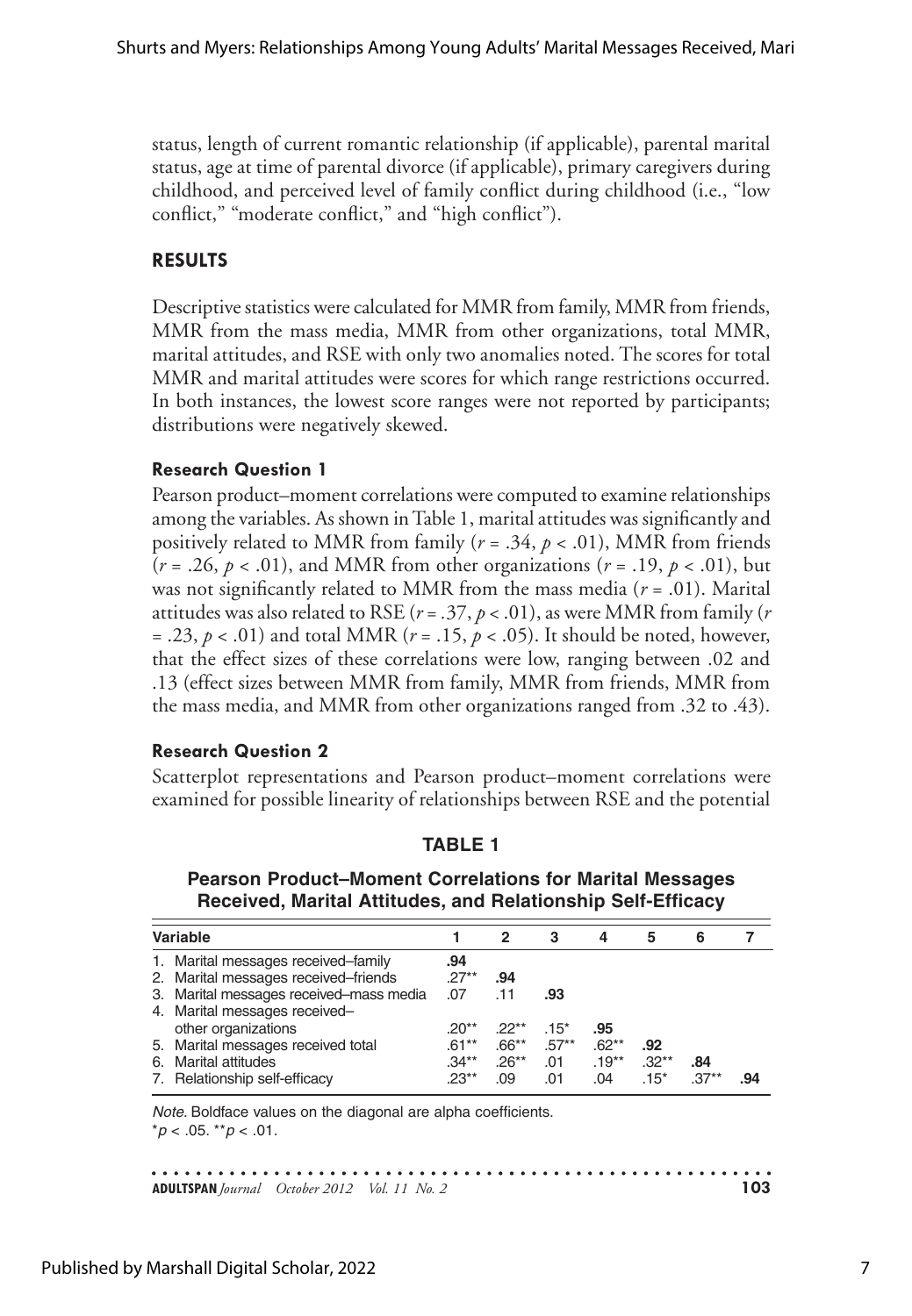predictor variables of interest (i.e., MMR, marital attitudes, gender, ethnicity, age, family-of-origin marital status, romantic relationship status, and familyof-origin conflict). The only variables that showed a possible relationship with RSE were MMR from family ( $r = .23$ ,  $p < .01$ ), marital attitudes ( $r = .37$ ,  $p <$ .01), and romantic relationship status ( $r = .17$ ,  $p < .05$ ). Hence, only MMR from family, marital attitudes, and romantic relationship status were included in the regression analyses.

A stepwise linear regression model was estimated with the probability of *F* for entry set at the .05 significance level and the probability of *F* for removal set at the .10 significance level. With these criteria, only marital attitudes ( $\beta$  = .36,  $p < .001$ ) and romantic relationship status ( $\beta = -.13$ ,  $p = .040$ ) entered the regression equation; MMR from family was nonsignificant (β = .12, *p* = .086). Results of the model summary ( $F = 19.30, p < .001$ ) revealed that 15.7% of the observed variability in RSE scores was explained by marital attitudes and romantic relationship status, with marital attitudes accounting for the majority of the variance (13.9% out of the 15.7%).

#### **Research Question 3**

A series of analyses of variance (ANOVAs) were computed to examine withingroup differences. MMR from family, MMR from friends, MMR from the mass media, MMR from other organizations, total MMR, marital attitudes, and RSE served as the dependent variables, whereas gender, ethnicity, age, family-of-origin marital status, romantic relationship status, and family-of-origin conflict were set as the independent variables. Only two of these independent variables were not two-group categorical in nature, necessitating additional grouping procedures prior to running the desired analyses. Specifically, family-of-origin conflict was a trichotomous variable with response choices being high, moderate, and low conflict. Given the small number of high-conflict responses, we chose to combine the high-conflict ( $n = 24$ ) and moderate-conflict ( $n = 82$ ) responses into one group. This was done after a comparison of the data in both the moderate-conflict and high-conflict groups suggested similar response patterns, suggesting that individuals who endorsed any conflict other than low shared similar characteristics. Thus, the variable was split into high/moderate conflict (*n* = 106) and low conflict (*n* = 102). For the age variable, we approximated the lower and upper quartiles to ensure that we would have some developmental differentiation among participants. This resulted in two groups of relatively equal size: 18- and 19-year-olds (*n* = 77) and 22- to 25-year-olds (*n* = 51). For the ethnicity groups, only Caucasian and African American participant scores were included. Although this excluded a small percentage (6.2%, *n* = 13) of participants who endorsed different ethnicities, it was determined that exclusion was more appropriate than grouping all minority respondents together or having drastically uneven groups (which is problematic for ANOVA analyses). The results are shown in Table 2.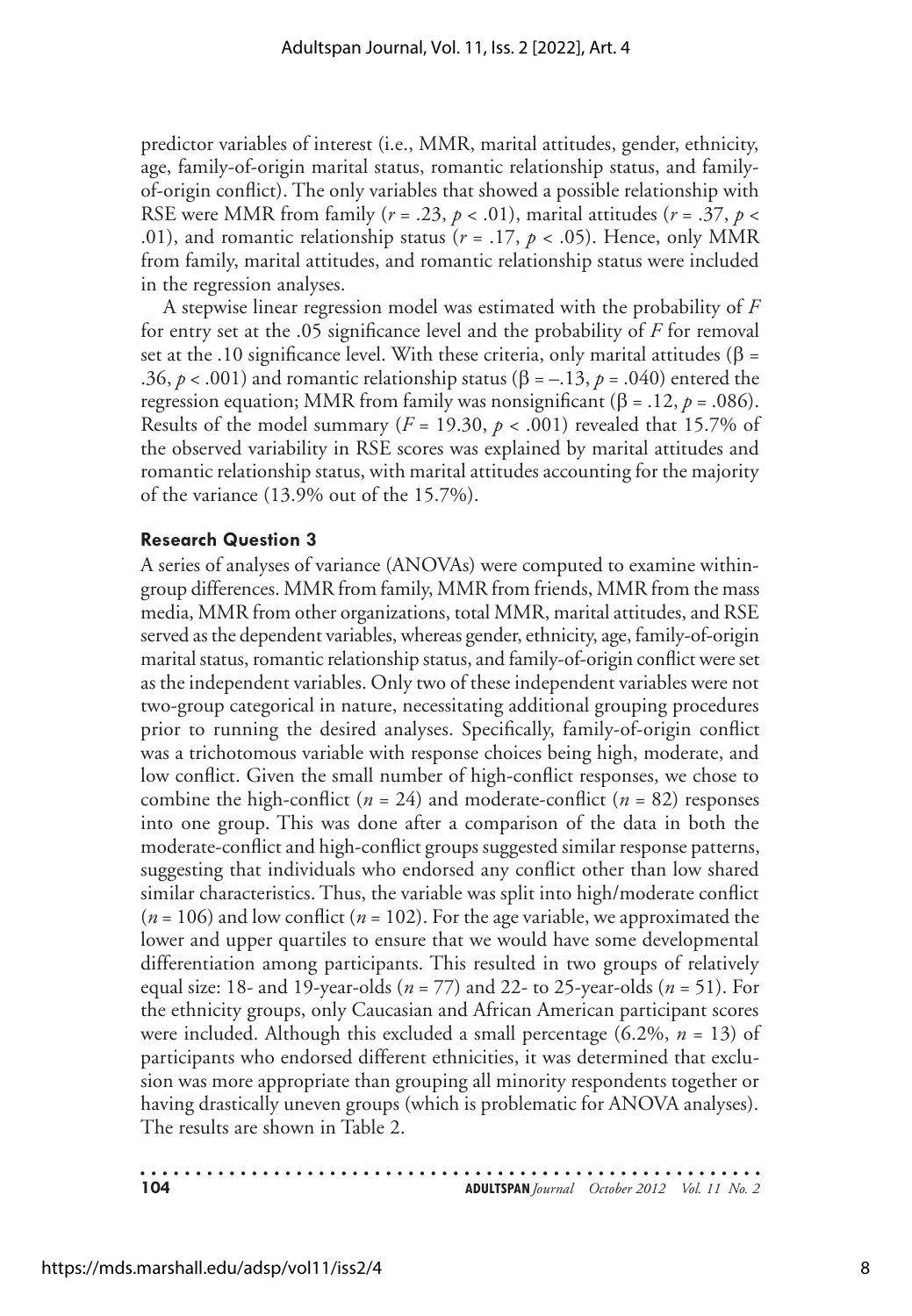#### **Table 2**

| <b>Statistically Significant ANOVA Results: Marital Messages</b> |
|------------------------------------------------------------------|
| Received, Marital Attitudes, and Romantic Relationship           |
| <b>Self-Efficacy by Demographic Characteristics</b>              |

|                            | <b>Within Group</b>                                     |      |          |  |
|----------------------------|---------------------------------------------------------|------|----------|--|
| Variable                   | F                                                       | p    | $\eta^2$ |  |
|                            | Gender (Men vs. Women)                                  |      |          |  |
| Marital messages received  |                                                         |      |          |  |
| Friends                    | $12.48**$                                               | .001 | .057     |  |
| Other organizations        | $4.44*$                                                 | .036 | .021     |  |
| Total                      | $5.90*$                                                 | .016 | .028     |  |
| <b>Marital attitudes</b>   | $12.84**$                                               | .000 | .058     |  |
|                            | Ethnicity (Caucasian vs. African American)              |      |          |  |
| Marital messages received  |                                                         |      |          |  |
| Friends                    | 14.22**                                                 | .000 | .068     |  |
| Other organizations        | 11.95**                                                 | .001 | .058     |  |
| Total                      | 12.90**                                                 | .000 | .062     |  |
| Marital attitudes          | $7.74**$                                                | .006 | .038     |  |
|                            | Age (Lower vs. Upper Quartile)                          |      |          |  |
| Marital messages received  |                                                         |      |          |  |
| Family                     | $5.24*$                                                 | .024 | .040     |  |
| Other organizations        | $8.45**$                                                | .004 | .063     |  |
| Total                      | $5.15*$                                                 | .025 | .039     |  |
| Marital attitudes          | $11.84**$                                               | .001 | .086     |  |
|                            | Family-of-Origin Marital Status (Intact vs. Other)      |      |          |  |
| Marital messages received  |                                                         |      |          |  |
| Family                     | $31.74**$                                               | .000 | .134     |  |
| Total                      | $11.01**$                                               | .001 | .051     |  |
|                            | Current Romantic Relationship (Yes vs. No)              |      |          |  |
| Relationship self-efficacy | $6.37*$                                                 | .012 | .030     |  |
|                            | Family-of-Origin Conflict Level (High/Moderate vs. Low) |      |          |  |
| Marital messages received  |                                                         |      |          |  |
| Family                     | 36.28**                                                 | .000 | .150     |  |
| Total                      | $9.79**$                                                | .002 | .046     |  |
| Marital attitudes          | $7.91**$                                                | .005 | .037     |  |

*Note.* Regarding interpretation of effect size  $(\eta^2)$ , small = .010, medium = .060, and large = .150 (Cohen, 1988). ANOVA = analysis of variance. \**p* < .05. \*\**p* < .01.

Statistically significant differences were identified for gender. More specifically, women scored higher in MMR from friends (women: *M* = 80.55, *SD* = 16.07; men:  $M = 72.27$ ,  $SD = 17.58$ ), MMR from other organizations (women:  $M =$ 82.12, *SD* = 14.74; men: *M* = 77.77, *SD* = 16.80), and total MMR (women: *M* = 77.52, *SD* = 9.84; men: *M* = 74.08, *SD* = 10.43) and had higher mean scores in marital attitudes compared with men (women: *M* = 77.26, *SD* = 7.16; men: *M* = 73.20, *SD* = 8.85). Differences between Caucasian and African American participants were found for three of the five MMR scores, with Caucasians scoring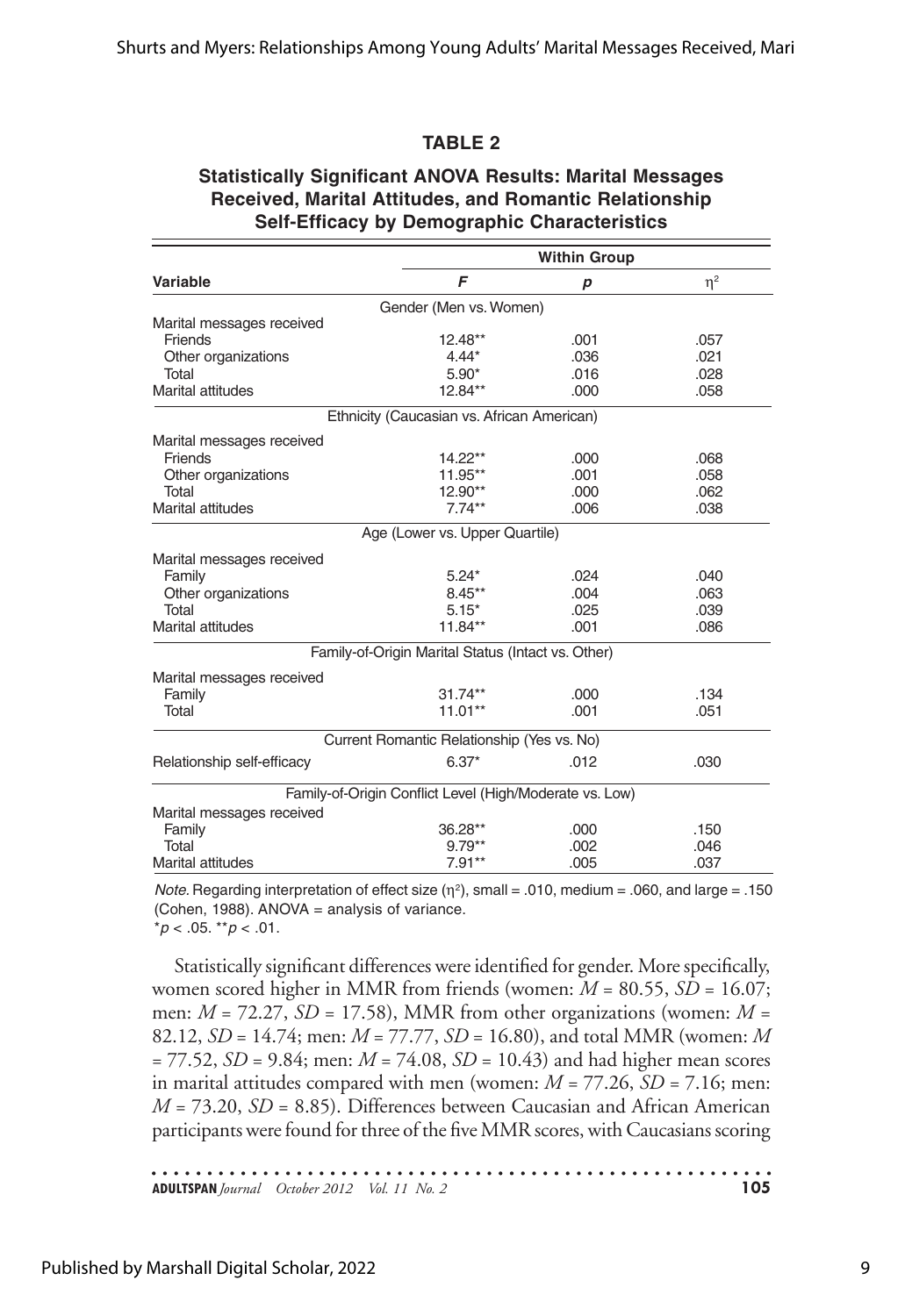higher than African Americans in MMR from friends (Caucasians: *M* = 81.18, *SD*  $= 15.81$ ; African Americans:  $M = 72.23$ ,  $SD = 17.50$ ), MMR from other organizations (Caucasians: *M* = 84.05, *SD* = 13.59; African Americans: *M* = 76.75, *SD* = 17.09), and total MMR (Caucasians: *M* = 78.52, *SD* = 10.31; African Americans: *M* = 73.47, *SD* = 9.31). Caucasians also scored higher in marital attitudes (Caucasians: *M* = 77.36, *SD* = 8.15; African Americans: *M* = 74.11, *SD* = 7.77). A similar pattern of differences occurred for age groups, with younger students scoring higher than older students in MMR from family (younger students: *M* = 88.50, *SD* = 12.97; older students: *M* = 82.40, *SD* = 17.11), MMR from other organizations (younger students:  $M = 83.24$ ,  $SD = 14.21$ ; older students:  $M =$ 75.29, *SD* = 16.47), total MMR (younger students: *M* = 78.04, *SD* = 10.85; older students:  $M = 73.62$ ,  $SD = 10.67$ ), and marital attitudes (younger students: *M* = 77.24, *SD* = 8.16; older students: *M* = 72.36, *SD* = 7.36).

Only two statistically significant differences were identified by family-of-origin marital status. Individuals from intact families had higher mean scores than did those from divorced/other family types in MMR from family (intact families: *M* = 89.28, *SD* = 11.70; divorced/other families: *M* = 77.39, *SD* = 18.53) and total MMR (intact families: *M* = 77.93, *SD* = 10.13; divorced/other families: *M* = 73.24, *SD* = 9.76). Only one significant difference was found by romantic relationship status, with currently dating students scoring higher than nondating students in RSE (dating students: *M* = 83.80, *SD* = 10.30; nondating students: *M* = 79.84, *SD* = 12.89). Family-of-origin conflict differences were found for two of the five MMR scores, with students from lower conflict families scoring higher (more positively) than students from higher conflict families in MMR from family (lower conflict families: *M* = 90.95, *SD* = 11.34; higher conflict families: *M* = 78.62, *SD* = 17.17) and total MMR (lower conflict families:  $M = 78.36$ ,  $SD = 9.73$ ; higher conflict families:  $M = 74.03$ ,  $SD = 10.19$ ) and also in marital attitudes (lower conflict families: *M* = 77.21, *SD* = 8.03; higher conflict families: *M* = 74.22, *SD* = 7.83).

#### **Discussion**

This study was undertaken to examine relationships among MMR, marital attitudes, and RSE among undergraduates. Correlations among these variables were primarily positive and statistically significant, although effect sizes were low. Marital attitudes explained approximately 14% of the variance in relationship self-efficacy. Significant within-group variation was evident, with women, Caucasians, and younger participants scoring higher in MMR and marital attitudes with varying effect sizes ranging from small to moderately high. We believe that these results have potential implications for counselors when they address the relationship development needs of undergraduates in general, as well as when they focus on the specialized needs of students who may be at greater risk for difficulties in the area of developing effective romantic relationships.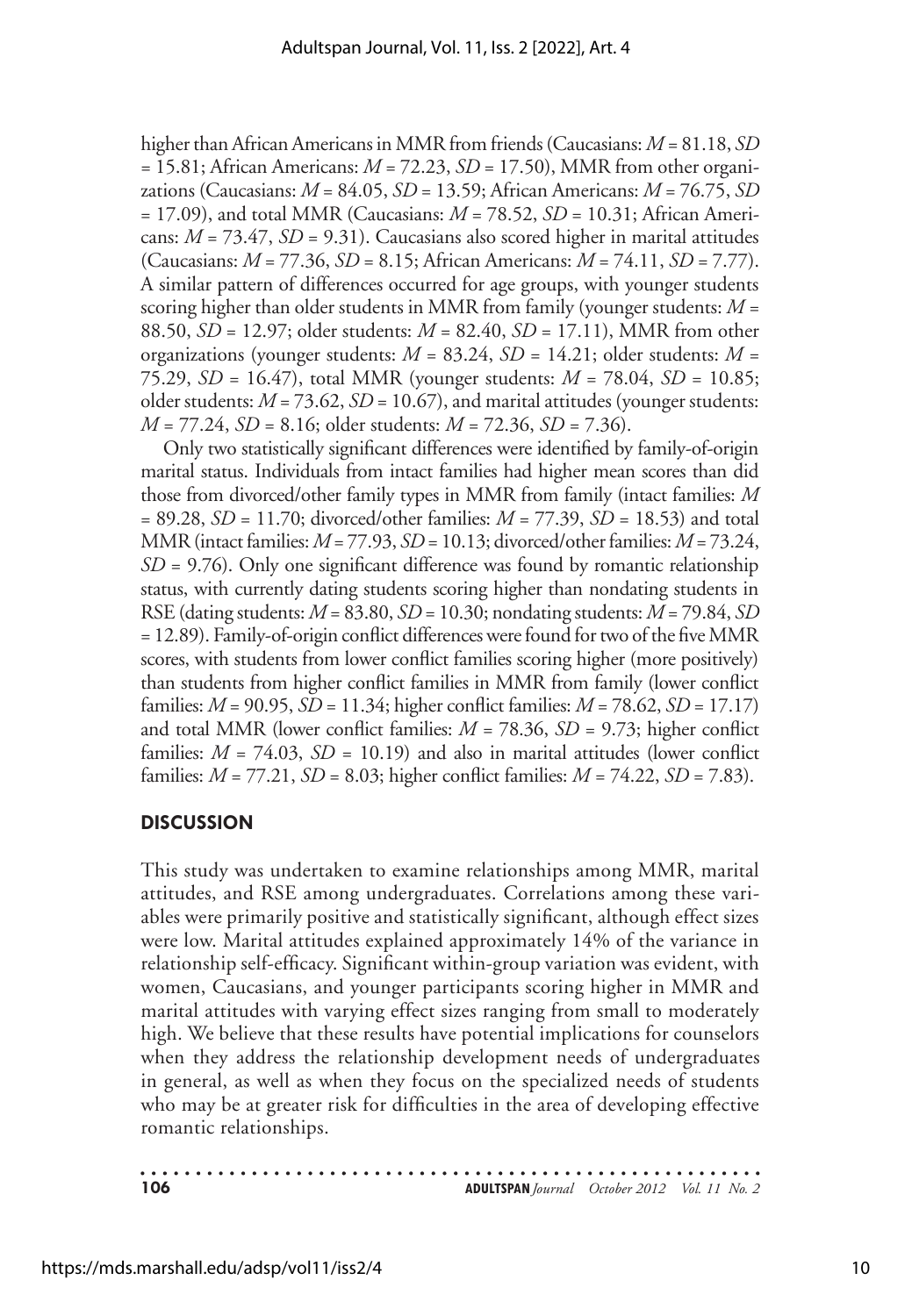#### **MMR, Marital Attitudes, and RSE**

On the basis of our findings, it is evident that the three variables of interest involved in romantic relationships (i.e., MMR, marital attitudes, and RSE) are related to one another. However, the overall strength of these relationships was not as strong as hypothesized, as evidenced by the low effect sizes in the correlation results and low percentage (14%) of predicted variability found in the regression. It seems that students who receive positive marital messages from their families feel positively about marriage and have confidence in their ability to form and maintain romantic relationships, whereas those students who received negative messages feel more negative about marriage and have lower confidence in their relationship abilities. Of course, the reverse may also be true. Given the relationships among these romantic relationship variables, counselors are advised to consider assessing MMR and RSE with students who present with relationship issues. These are not necessarily areas that are standard during an intake or the course of therapy, but they may provide helpful avenues for treatment planning. For example, results showing a relationship between MMR from nonfamily sources (e.g., friends, other organizations) and marital attitudes are encouraging. The possibility of these additional, nonfamily influences provides support for the development of psychoeducational and counseling interventions to help young adults achieve more positive attitudes and expectations about marriage.

#### **Differences in MMR, Marital Attitudes, and RSE by Demographics**

The most clinically significant findings in the present study involve demographic differences among the variables, several of which yielded moderately large effect sizes. The finding that women scored significantly higher than men did on several of the study's measures is consistent with previous research in which female students have demonstrated more positive marital attitudes compared with male students (Klein, 2006). Perhaps because the majority of college friendships are same gender, women are exposed to individuals who feel more positively about marriage (i.e., other women) and are most likely to convey positive marital messages. The gender differences are especially relevant when working with heterosexual students (the population studied) regarding romantic relationship issues; our results suggest a high likelihood that a man and a woman involved in a relationship might not share similar marital attitudes. It would be beneficial for counselors to assess for potential issues concerning marital attitude differences within heterosexual young adult couples.

The pattern of higher scores for Caucasian participants was somewhat unexpected given previous research (e.g., Browning & Miller, 1999). Moderate effect sizes for MMR from friends, MMR from other organizations, and total MMR suggest that there is some clinical significance in these areas. It is not clear why African American participants perceived more negative MMR in these areas; however, given the pattern, intervention programs that include outreach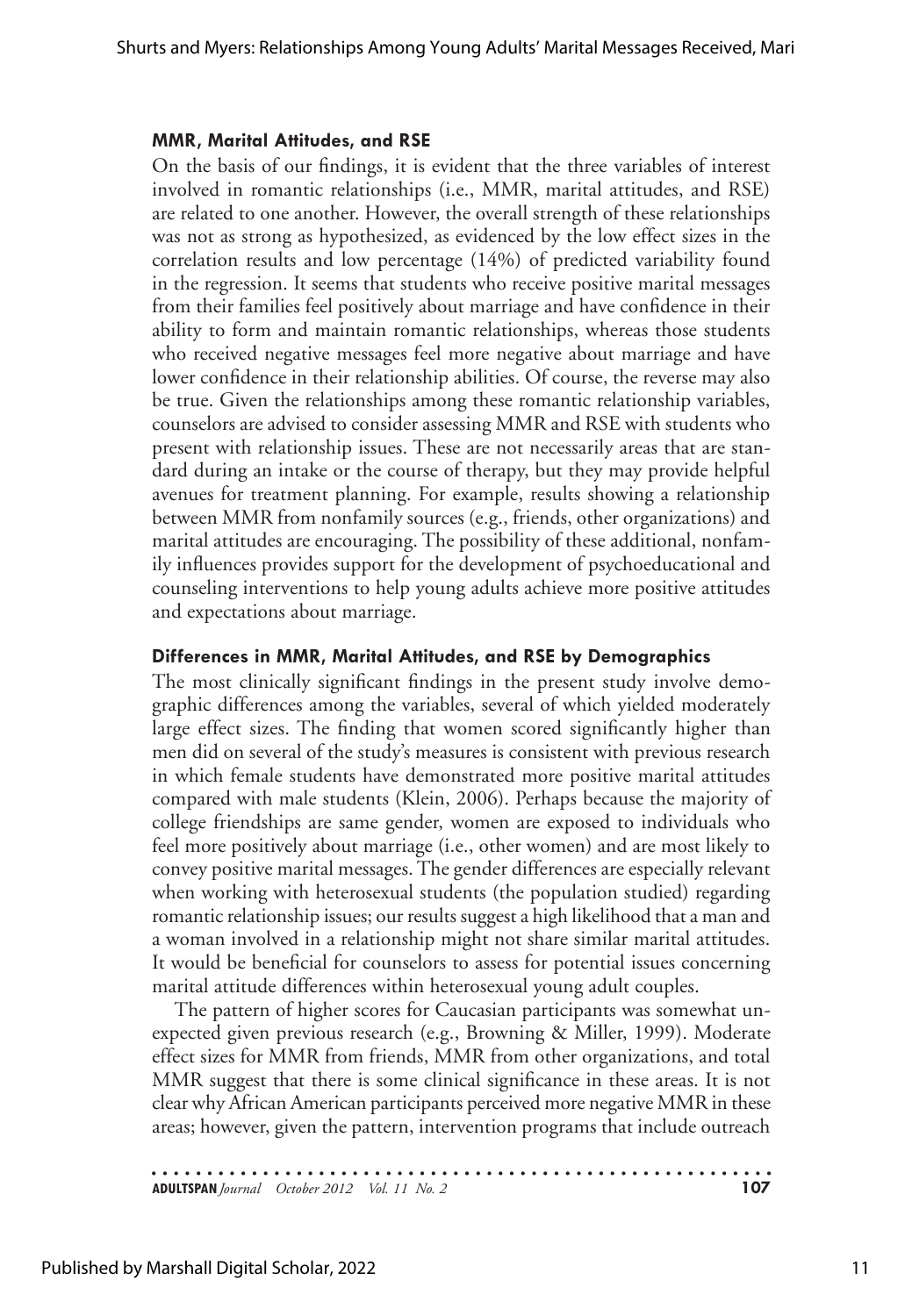with African American students to directly address issues of marital attitudes and expectations may be most beneficial if peers are involved, perhaps through group counseling, or if organizations serving African Americans are the focal point for outreach and recruitment.

Somewhat surprisingly, younger students scored higher than older students on several measures in this study; however, only the differences in MMR from other organizations and marital attitudes reached the moderate effect size level. One possible explanation here is greater societal or familial pressure for older students to marry in comparison with younger students. Because none of the participants were ever married, they may be receiving covert or overt pressure from family members and societal organizations (e.g., religious institutions, government agencies) regarding marriage. It may be that such pressure has a negative effect on their attitudes toward marriage, thus accounting for the lower scores. Likewise, internalized pressure to marry could negatively affect attitudes and account for the moderate effect size in this area. These are only suppositions and warrant further empirical examination (as do the current findings regarding all demographic differences). Therefore, future research exploring the social pressure traditional-age undergraduates feel to marry, as well as the marital messages they received from various sources, is needed.

The findings that individuals from intact families and those who reported greater levels of family conflict had higher mean scores than did those from divorced/other family types and lower conflict families in MMR from family provide support for the process of intergenerational transmission. These differences accounted for the largest effect sizes in the study, suggesting that there are significant clinical differences, with students picking up on the positive or negative aspects of home life (e.g., divorce, conflict) through MMR from family. However, the present study suggests that individuals do not necessarily internalize familial divorce or conflict to the point of it affecting their own confidence in romantic relationships. Further research is needed to verify or refute the current findings. In particular, studies involving MMR, marital attitudes, and RSE, along with psychological hardiness, might produce results allowing insight into which factors help some students from nonintact or high-conflict families develop positive marital attitudes and RSE in the face of negative MMR from family.

Only one statistically significant difference was found for the variable romantic relationship status, with currently dating students scoring higher than nondating students in RSE. These results support the idea that students who are dating feel more confident about their abilities to establish and maintain romantic relationships. Also of interest is the lack of any statistically significant differences in MMR. One might think that students involved in romantic relationships would be more apt to receive or perceive positive MMR from various sources (e.g., "You two should get married some day, you make a great couple"). However, it seems that this is not the case and that MMR remained consistent regardless of participants' romantic relationship status.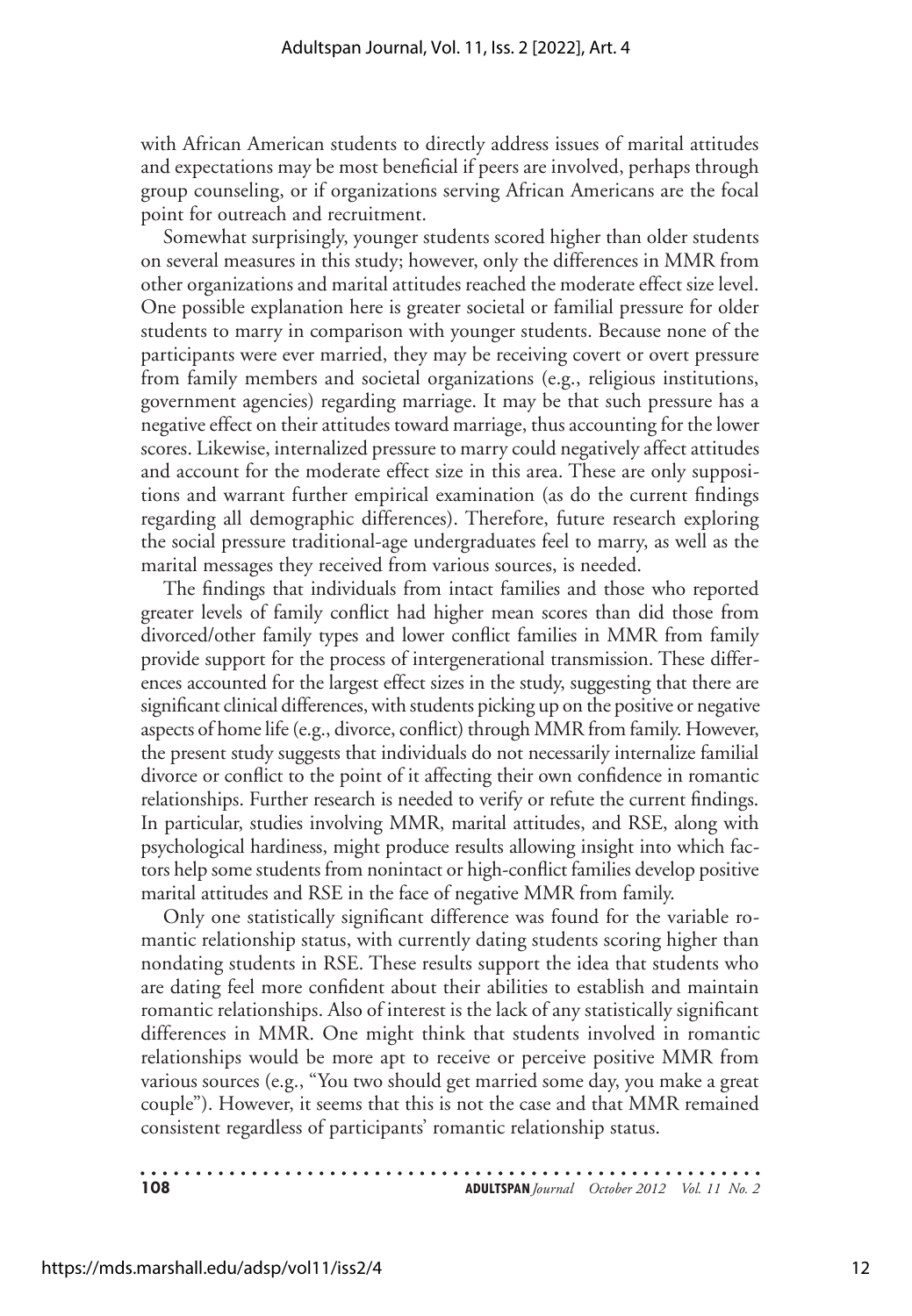## **Limitations**

A number of potential limitations should be considered in interpreting the results of this study. First, many of our findings, although statistically significant, reached only a low or moderate effect size level. This indicates that the clinical relevance of those differences may be minimal, thereby diminishing the potential counseling impact of some findings. Readers are encouraged to note and use our reported effect sizes when making judgments regarding the clinical impact of our findings. Second, generalizability is limited by the sample, which consisted of only heterosexual, never-married college students from a specific geographic location. Third, instruments with high reliability and validity were selected to minimize measurement errors; however, such errors may always be present, and errors inherent in self-report data must always be considered. In addition, both the MMS and the MAS use the term *marriage* throughout the instruments. In the states where the research was conducted, *marriage* is legally defined as a heterosexual-only institution, which may have affected the way students responded to this question. Last, the level of family-of-origin conflict was assessed using only a single global item on the demographic form rather than a separate instrument or series of questions. Therefore, the construct validity of this variable is not as strong as it would be with the use of a more robust assessment tool.

#### **Future Research Directions**

The findings from this study also have implications for future research. This study was the first to operationalize the MMR variable. Therefore, the research questions were primarily exploratory in nature, and future research is needed to confirm the findings, preferably with a more demographically varied sample of student and nonstudent young adults (e.g., geography, educational status, ethnic background). Similarly, it will be necessary for the newly created MMS to be administered to a wider, more variable group of individuals to gauge its utility across populations.

The present sample was limited to heterosexual and never-married students. However, as the frequency of same-gender unions and same-gender marriages rises, a need for studies examining the messages lesbian, gay, bisexual, and transgender individuals receive regarding marriage and life partnerships is arising. Studies with students who have divorced may also provide valuable information to guide these undergraduates in developing more successful committed relationships in the future. In addition, studies using the current variables with non-traditional-age college students as well as adults who are not college students or graduate students (both single and married, in happy marriages and nonsatisfying marriages) could shed additional light on the meaning of the variables and the importance of examining—and perhaps challenging—MMR and marital attitudes over the life span.

| <b>ADULTSPAN</b> Journal October 2012 Vol. 11 No. 2 |  | 109 |
|-----------------------------------------------------|--|-----|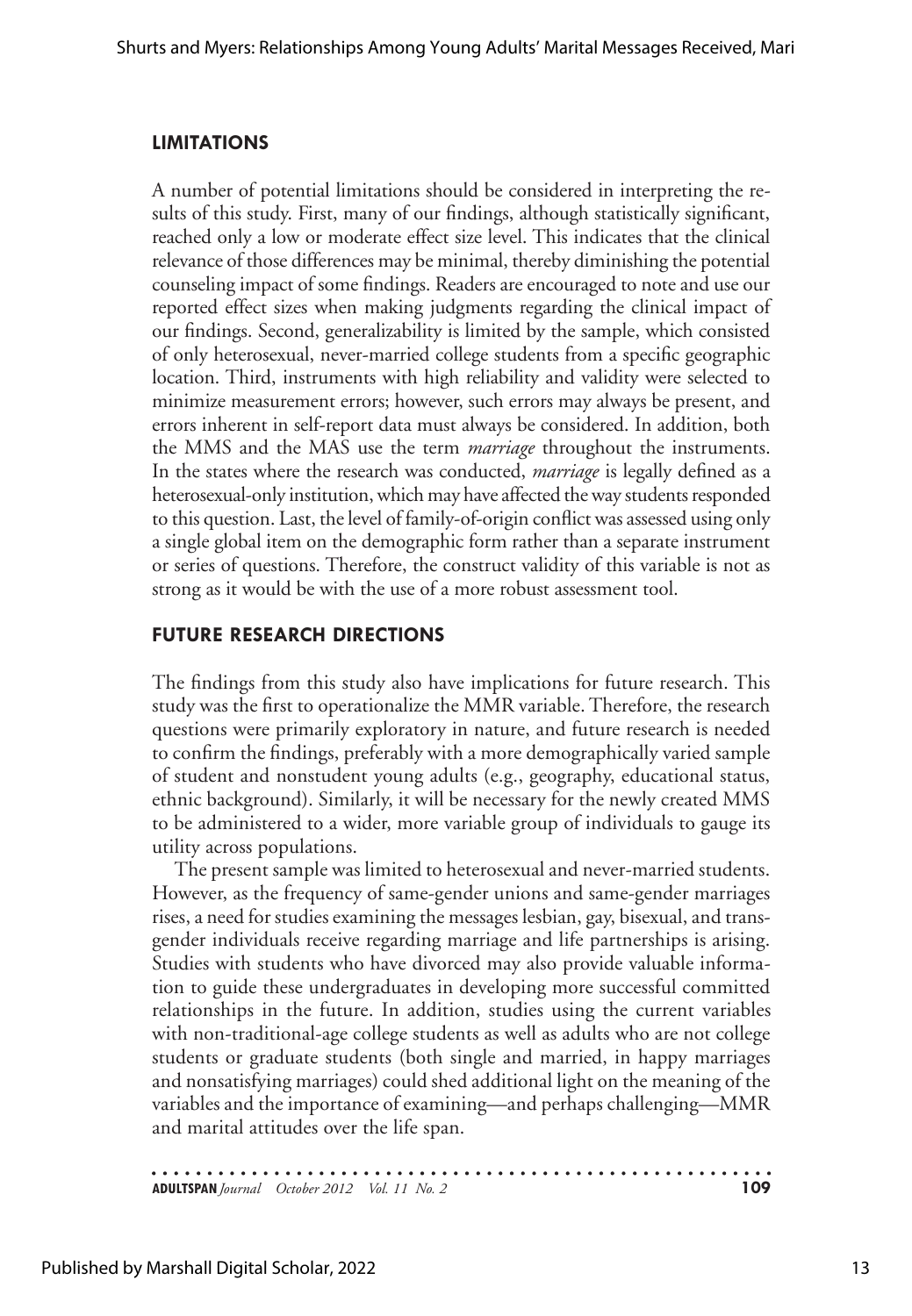#### **References**

- Akers-Woody, M. D. (2004). Understanding the attitudes toward marriage of never-married female young adult children of divorce using Bowen theory. *Dissertation Abstracts International: Section B. Sciences and Engineering, 64*(10), 5204.
- Arias, H., Lyons, C. M., & Street, A. E. (1997). Individual and marital consequences of victimization: Moderating effects of relationship efficacy and spouse support. *Journal of Family Violence, 12,* 193–210. Bandura, A. (1997). *Self-efficacy: The exercise of control.* New York, NY: Freeman.
- Bandura, A. (2001). Social cognitive theory: An agentic perspective. *Annual Review of Psychology, 52,* 1–26.
- Benson, M. J., Larson, J., Wilson, S., & Demo, D. H. (1993). Family of origin influences on late adolescent romantic relationships. *Journal of Marriage and the Family, 55,* 663–672.
- Bourgeois, M. J., & Bowen, A. (2001). Self-organization of alcohol-related attitudes and beliefs in a campus housing complex: An initial investigation. *Health Psychology, 20,* 434–437.
- Braaten, E. B., & Rosén, L. A. (1998). Development and validation of the Marital Attitudes Scale. *Journal of Divorce & Remarriage, 29,* 83–91.
- Bradbury, T. N. (1989). *Cognition, emotion, and interaction in distressed and nondistressed couples* (Unpublished doctoral dissertation). University of Illinois, Urbana.
- Browning, S. L., & Miller, R. R. (1999). Martial messages: The case of Black women and their children. *Journal of Family Issues, 20,* 633–647.
- Burgoyne, C. B., & Hames, R. (2002). Views of marriage and divorce: An in-depth study of young adults from intact and divorced families. *Journal of Divorce & Remarriage, 37,* 75–100.
- Cantor, N., Acker, M., & Cook-Flannagan, C. (1992). Conflict and preoccupation in the intimacy life task. *Journal of Personality and Social Psychology, 63,* 644–655.
- Carver, K., Joyner, K., & Udry, J. (2003). National estimates of adolescent romantic relationships. In P. Florsheim (Ed.), *Adolescent romantic relations and sexual behavior: Theory, research and practical implications* (pp. 23–56). Mahwah, NJ: Erlbaum.
- Clark, K. J., & Kanoy, K. (1998). Parents' marital status, father–daughter intimacy and young adult females' dating relationships. *Journal of Divorce & Remarriage, 29,* 167–179.
- Cohen, J. (1988). *Statistical power analysis for the behavioral sciences* (2nd ed.). Hillsdale, NJ: Erlbaum.
- Collins, N. L., Cooper, M. L., Albino, A., & Allard, L. (2002). Psychosocial vulnerability from adolescence to adulthood: A prospective study of attachment style differences in relationship functioning and partner choice. *Journal of Personality, 70,* 965–1008.
- Dostal, C., & Langhinrichsen-Rohling, J. (1997). Relationship-specific cognitions and family-of-origin divorce and abuse. *Journal of Divorce & Remarriage, 27,* 101–120.
- Fincham, E. D., & Bradbury, T. N. (1987). Cognitive processes and conflict in close relationships: An attribution-efficacy model. *Journal of Personality and Social Psychology, 53,* 1106–1118.
- Flouri, E., & Buchanan, A. (2001). What predicts traditional attitudes to marriage? *Children & Society*, *15,* 263–271.
- Ji, J. (2001). Linkages between maternal influence and adult children's marital quality. *Dissertation Abstracts International: Section A. Humanities and Social Sciences, 62*(5), 1954.
- Klein, H. K. (2006). Investigation of variables influencing college students' marital attitudes and fear of intimacy. *Dissertation Abstracts International: Section B. Sciences and Engineering, 66*(11), 6313.
- Larson, J. H., Benson, M. J., Wilson, S. M., & Medora, N. (1998). Family of origin influences on marital attitudes and readiness for marriage in late adolescents. *Journal of Family Issues, 19,* 750–768.

Lopez, F. G., & Lent, R. W. (1991). Efficacy-based predictors of relationship adjustment and persistence among college students. *Journal of College Student Development, 32,* 223–229.

- Perlman, D. (2001). Maintaining and enhancing relationship: Concluding commentary. In J. Harvey & A. Wenzel (Eds.), *Close romantic relationships: Maintenance and enhancement* (pp. 357–377). Mahwah, NJ: Erlbaum.
- Pryor, J., & Rodgers, B. (2001). *Children in changing families: Life after parental separation.* Malden, MA: Blackwell.
- Salmela-Aro, K., Aunola, K., & Nurmi, J.-E. (2007). Personal goals during emerging adulthood: A 10-year follow up. *Journal of Adolescent Research, 22,* 690–715.
- Segrin, C., & Nabi, R. L. (2002). Does television viewing cultivate unrealistic expectations about marriage? *Journal of Communication, 52,* 247–263.